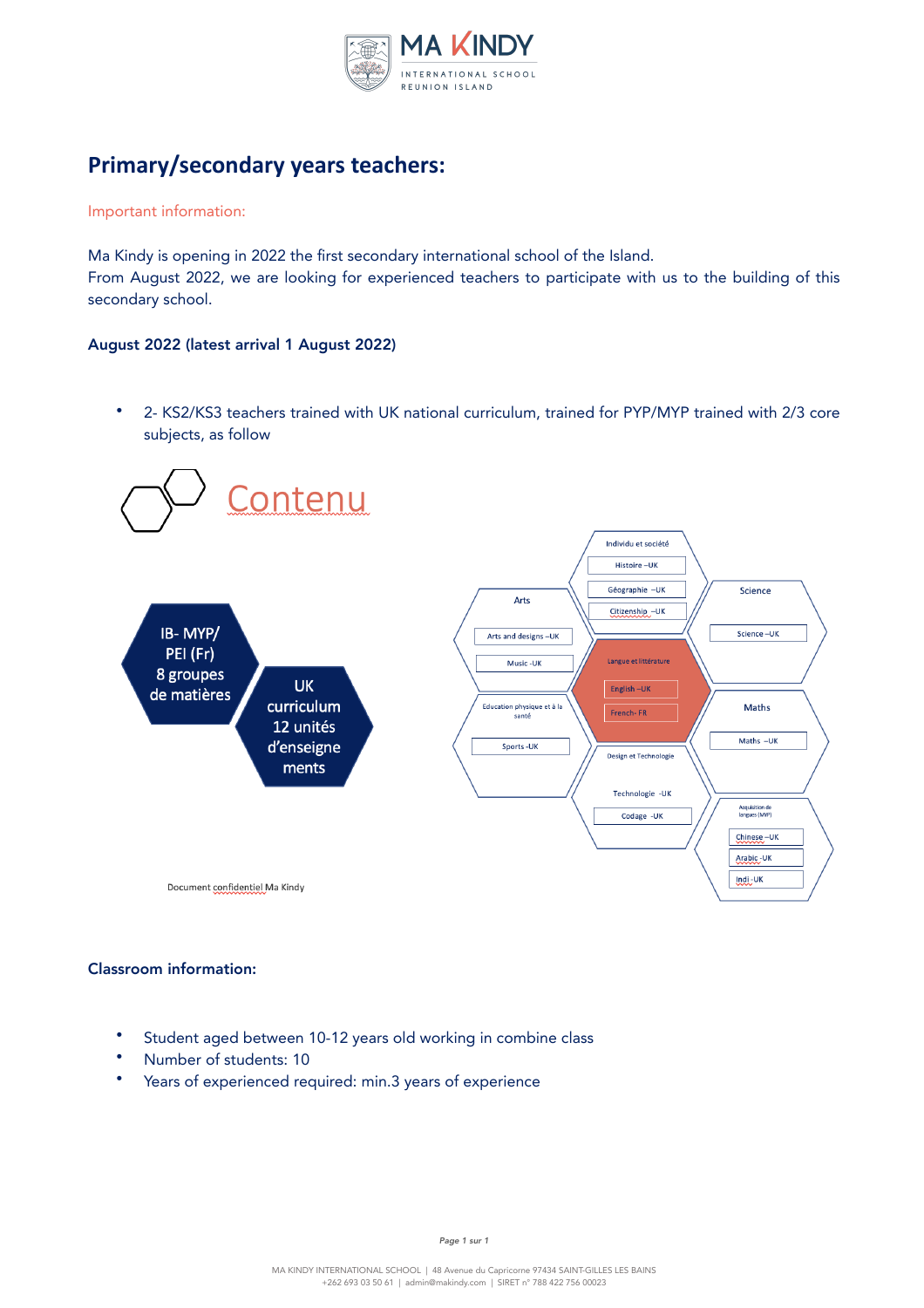

# Personal attributes needed:

-Organized

-Flexible

-Team player- collaborative

- -Leader
- -Creative

-Open minded – sharing culture/ knowledge and welcoming constructive feedback

-Adaptable

# Objectives of the job:

As a upper primary / secondary school teacher, you'll develop schemes of work and lesson plans in line with curriculum objectives. You'll facilitate learning by establishing a relationship with pupils, keeping your learning resources organized and creating a positive learning environment in the classroom.

Your role is to develop and foster the appropriate skills and social abilities to enable the optimum development of children, according to age, ability, and aptitude.

You'll assess and record progress and prepare pupils for national tests. You'll link pupils' knowledge to earlier learning and develop ways to encourage it further, challenging, and inspiring pupils to help them deepen their knowledge and understanding.

#### Specifics:

-Responsible for leading the PYP (year 6) /MYP (year 7) and UK curriculum across group of age based on differentiated timetables.

-Working with ESL students towards bilingualism (70% of our students are French native speakers)

-Working collaboratively with other teachers

-Flexible to teach cross group of year if required

## Duties:

-Being committed to follow school general organization (procedures/ ways of working and essential agreements)

-Keeping up to date with changes and developments in the structure of the curriculum

-Create a working/ inquiry learning environment of children according to themes of the PYP/MYP organizing classroom, accordingly, organizing resources.

-Organizing group of works: multi-age classroom – setting up an effective routine (morning routine/ inquiring time/ group of work/ workshops to promote students' organization and learning. Ensure that all daily routines are adhered to, and records kept up to date.

-Work with all team members- structure staff members organizations/ make sure that everyone is on tasks/ maintain a positive and collaborative working environment: maintain a proactive and professional team.